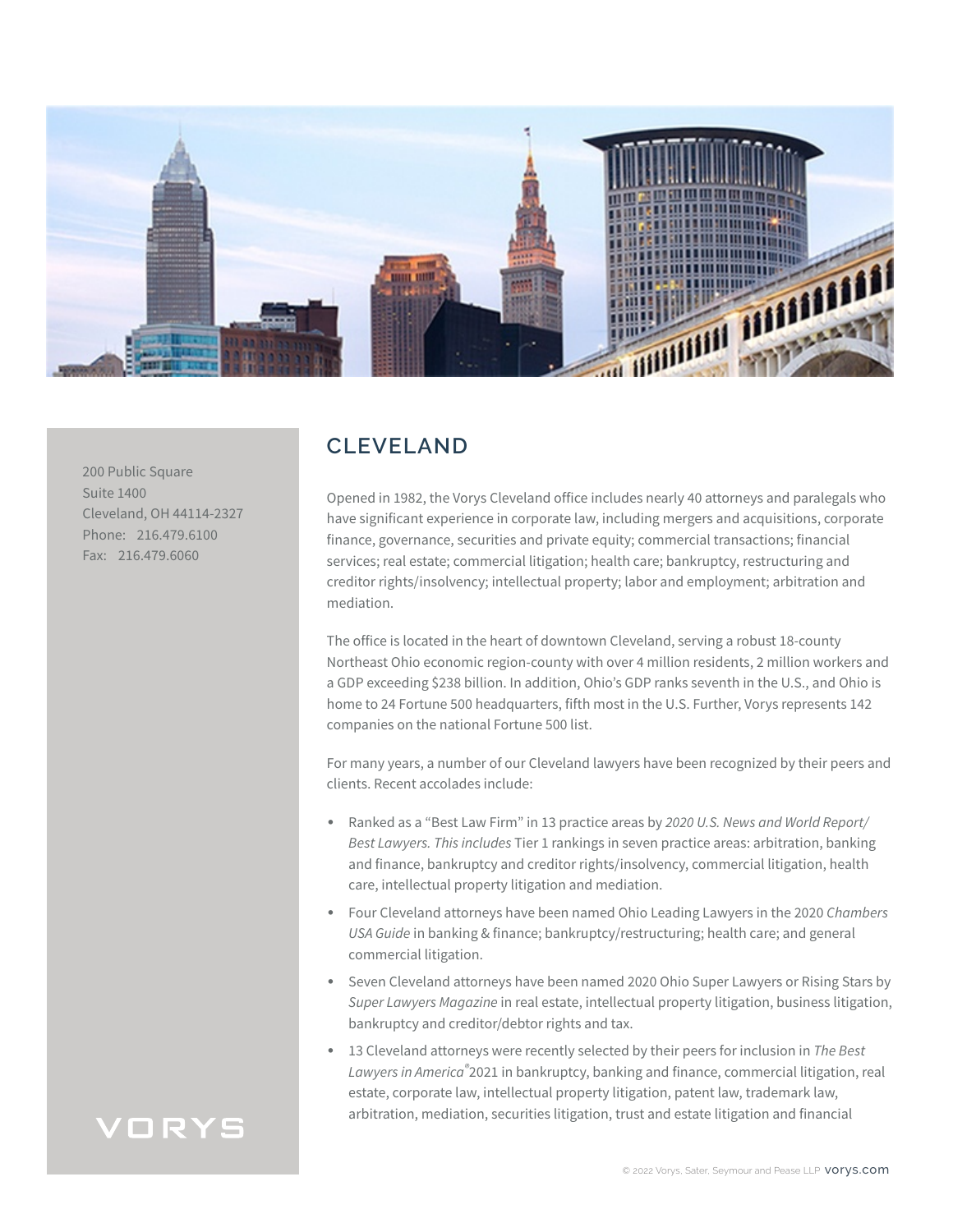## **CLEVELAND**

#### **(Continued)**

services regulation law.

● Four Cleveland attorneys were recently selected by their peers for inclusion on *The Best Lawyers in America®*2021 "Ones to Watch" list, which highlights promising young lawyers in the U.S. who have been in private practice for 5-10 years and have already demonstrated "excellence in the profession."

Our Cleveland lawyers are active in many different community and charitable organizations, including:

Anti-Defamation League

Front Steps Housing and Services

Center for Families and Children

Fund for the Future of Heights Libraries Board

Center for the Arts Center for the Arts

Homeless Hookup

Circle Health

Jewish Education Center of Cleveland

Cleveland Chesed Center

Justinian Forum

Cleveland Jewish Federation

Legal Aid Society of Cleveland

Cleveland Region Committee of the Princeton Prize in Race Relations

Merrick House

Contemporary Youth Orchestra

The Cleveland Institute of Music

Dobama Theatre

United Cerebral Palsy of Greater Cleveland

Friends of Breakthrough Schools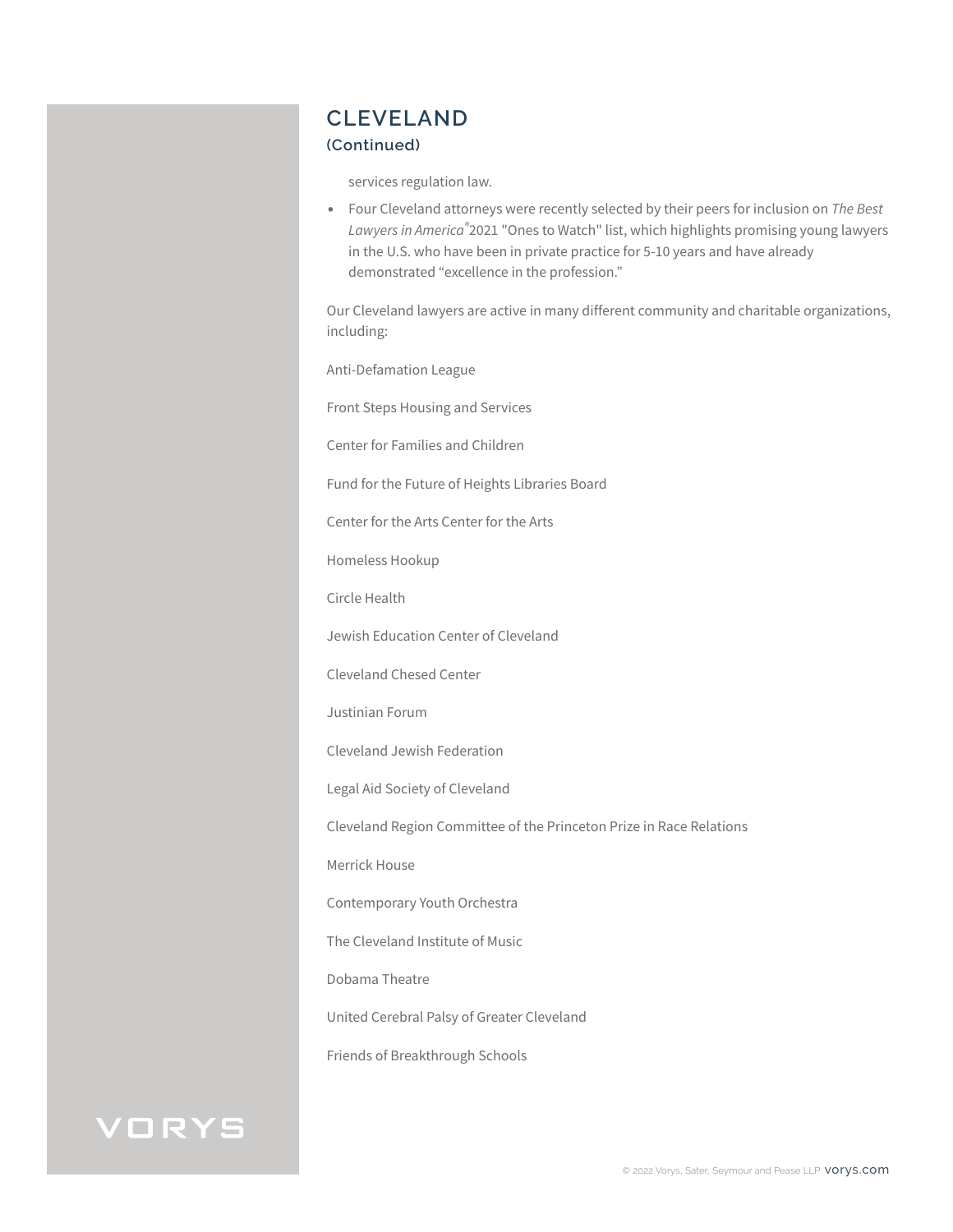## **CLEVELAND**

#### **(Continued)**

United Jewish Cemeteries Association

Friends of MC2Stem

United Way

We also support and participate in a number of civic and professional organizations, including:

American Bar Association

Leadership Council on Legal Diversity

American Judges Association

National Asian Pacific American Bar Association

Association for Corporate Growth

National Association of Industrial and Office Properties

Asian American Bar Association of Ohio

Northern District of Ohio, Chapter 7 Panel Bankruptcy Trustee

Cleveland Metropolitan Bar Association

Ohio State Bar Association

Cleveland Metropolitan Bar Foundation

The Ohio State University Fisher College of Business

Commercial Real Estate Women

Turnaround Management Association

Greater Cleveland Mortgage Bankers Association

Urban Land Institute

Intellectual Property Owners

Vocational Guidance Services, Inc.

Judge John M. Manos Inn of Court